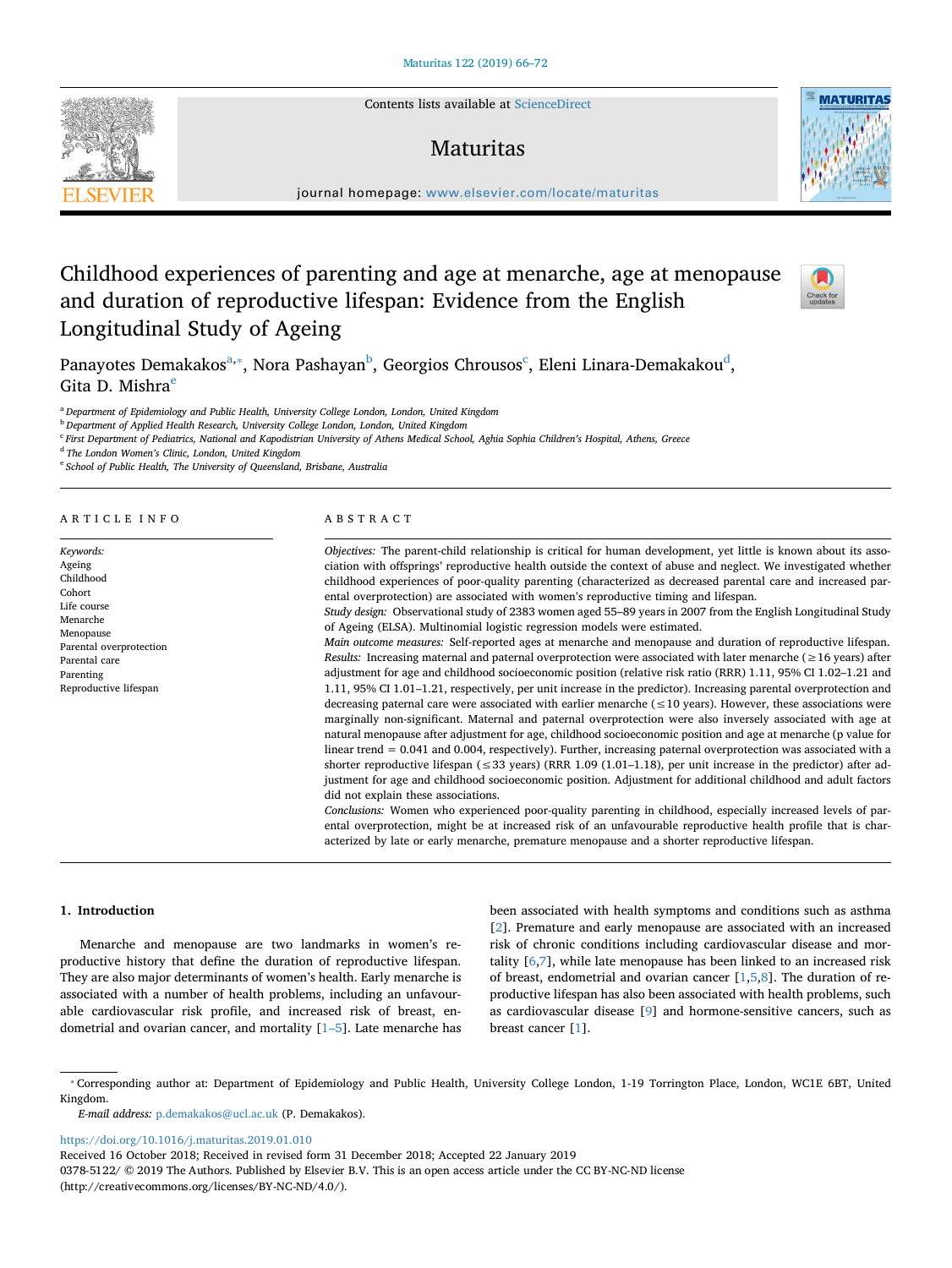Evidence suggests that childhood family environment can affect the timing of both menarche and menopause [[10\]](#page-6-2). There is an extensive literature on the importance of abuse, neglect and an unfavourable family environment in the determination of age at menarche (AAM) [[11–13\]](#page-6-3), while familial and parental factors are also associated with earlier menopause [[10\]](#page-6-2). However, most of this evidence stems from studies of smaller selective samples with only few studies having used large or nationally representative samples to examine the associations between the childhood experiences of parenting and AAM [[14–16\]](#page-6-4), age at natural menopause (AANM) and duration of reproductive lifespan in the offspring [[14\]](#page-6-4). For this reason, and because the parent-child relationship is critical for human development and childhood experiences of poor quality parenting are associated with increased risk of mortality [[17\]](#page-6-5) and cancer [[18\]](#page-6-6), we studied whether childhood experiences of poor quality parenting were also associated with AAM, AANM and the duration of reproductive lifespan in a national sample of older women. Drawing on earlier research [[19\]](#page-6-7), we defined poor quality parenting as low levels of paternal and maternal care and affection and high levels of paternal and maternal overprotection. Our hypothesis is that poor quality parenting is a potent childhood stressor and as such it could influence women's reproductive timing and health over the life course in multiple ways.

# **2. Methods**

#### *2.1. Study population*

Our sample was drawn from the English Longitudinal Study of Aging (ELSA) ([www.elsa-project.ac.uk\)](http://www.elsa-project.ac.uk). ELSA is an ongoing nationally representative observational study that begun in 2002-03 (ELSA wave 1) with a sample of 11,391 individuals (6205 women) aged  $\geq$  50 years. For the needs of our study, we used data from the second follow-up interview (ELSA wave 3), which took place in 2006-07, and the 2007 ELSA Life History Interview, which was an one-off survey that collected retrospective information about the material circumstances, experiences and health of the ELSA participants before joining ELSA.

4181 women participated in ELSA wave 3 of whom 3442 participated in the ELSA Life History Interview. The analytical sample comprised 2383 women aged ≥55 years in 2007 after the exclusion of 59 women due to very old age (≥90 years), 491 women who did not complete the childhood experiences questionnaire, 298 women with missing values in the parenting measures, 180 women who were not reared by both natural parents and 31 with missing information on AAM (including 2 with AAM > 20 years). For the needs of the AANM and duration of reproductive lifespan analyses, we used an analytical sample of 1674 women, after further excluding 561 women who experienced non-natural menopause (including 11 with missing information on age at menopause), 84 who had their natural menopause at unusually  $old > 60$  or young age  $< 30$  years, and 64 with missing values in covariates. The sample selection flowchart can be found in the Online Supplement (eFigure 1).

ELSA has been approved by the London Multi-Centre Research Ethics Committee (MREC/01/2/91) and informed consent has been obtained by the participants.

## *2.2. Measures of childhood experiences of parenting*

Parenting was measured as part of the ELSA Life History interview using the seven-item Parental Bonding Instrument (PBI). PBI is designed to collect retrospective information about the childhood experiences of parenting (at age  $\leq$  15 years) in adult samples and focuses on two fundamental dimensions of parenting, care and overprotection. Parental care refers to parental emotional warmth, affection, empathy, closeness and care for one's child as opposed to emotional coldness, indifference and neglect [\[19](#page-6-7)]. Parental overprotection refers to parental control, overprotection, intrusion, excessive contact and prevention of independent behaviour as opposed to allowance of independence and autonomy [\[19](#page-6-7)]. The seven-item PBI includes three care and four overprotection items and can be found here: <https://bit.ly/2LqwFMx> (see question 1). We generated care and overprotection summary scores for both natural parents. To avoid the unnecessary exclusion of participants with few missing values in any of the parenting scales, we imputed up to one missing value per scale with the mean score of that scale (maternal overprotection was the scale with the largest number of such imputations,  $n = 69$ . For comparison reasons, the analyses of the non-imputed data are presented in eTables 1–3.

# *2.3. Reproductive health outcomes*

Information on women's health and reproductive history was selfreported and retrospectively collected. AAM, the age at first menstrual period, was measured as an ordinal variable with the following categories:  $\leq$  10, 11, 12, 13, 14, 15 and  $\geq$  16 years. AANM, was calculated by subtracting the year of birth from the year of last menstrual period for women who had natural menopause. We categorized the continuous AANM variable as follows: 30–39 years (premature menopause), 40–44 years (early menopause), 45–52 years and 53–60 years (late menopause). The duration of reproductive lifespan was calculated by subtracting AAM from AANM and categorized into groups of 3-year incremental differences [[9](#page-6-1)] as follows: ≤33 years, 34–36 years, 37–39 years,  $\geq 40$  years.

#### *2.4. Statistical analyses*

We estimated multinomial logistic regression models. The predictor measures were used as continuous variables. For clarity purposes, maternal and paternal care scores were reversed, with higher scores indicating decreased care. The risk estimates denote change in the outcome measure per unit decrease in maternal and paternal care scores or per unit increase in maternal and paternal overprotection scores. When modelling AAM, first, we estimated the unadjusted associations, which we then adjusted for age and childhood socioeconomic position (father's or main carer's occupation when respondent aged 14 years and number of books in the household when respondent aged 10 years). We followed a different modelling approach when analysing AANM and duration of the reproductive lifespan. We first estimated the unadjusted associations, which we then initially adjusted for age, and childhood socioeconomic position (in the AANM analyses we also included AAM in this model), and then adult socioeconomic position (education and total net non-pension household wealth including property, savings, and other assets), marital status, adult obesity (body mass index and waist circumference), lifetime smoking, and parity. In supplementary analyses, we adjusted our models for a number of additional childhood and adult factors that could have confounded the associations (see eTables 1–3).

# **3. Results**

The mean age of the sample was 67.9 years [\(Table 1](#page-2-0)). The mean AANM was 50.3 years, the mean AAM was 13 years, and mean duration of reproductive lifespan was 37.2 years [\(Table 1\)](#page-2-0). Childhood experiences of poor parenting were related with AAM [\(Table 2](#page-3-0)). Increasing paternal and maternal overprotection were significantly associated with a later menarche ( $\geq 16$  years) (age- and childhood SEP-adjusted relative risk ratio (RRR): 1.11, 95% CI, 1.01, 1.21 and 1.11, 95% CI, 1.02, 1.21, respectively, per unit increase in the predictor). Along with decreasing paternal care, they were also associated with early menarche  $(\leq 10$  years), but these associations were marginally non-significant. Further, we observed inverse associations between paternal and maternal overprotection and AANM (*P value* for linear trend: 0.004 and 0.041, respectively, after adjustment for age, childhood socioeconomic position and AAM) ([Table 3\)](#page-3-1). Finally, we found that paternal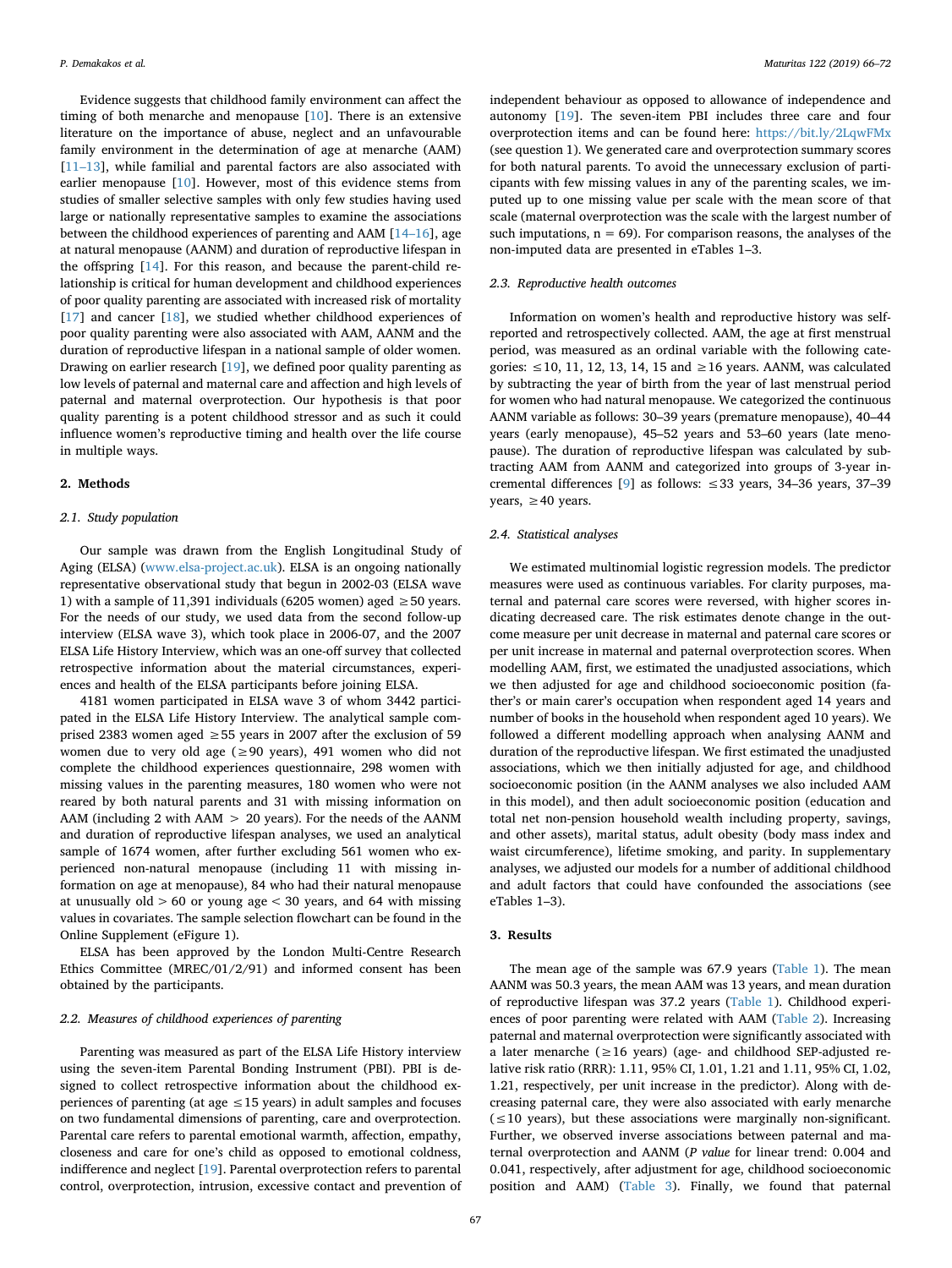#### <span id="page-2-0"></span>**Table 1**

The baseline characteristics of the sample, English Longitudinal Study of Ageing, 2007 (n = 2383). $^{6}$ 

|                                                                                            | $N^a$ (%)                |
|--------------------------------------------------------------------------------------------|--------------------------|
| Mean age (SD)                                                                              | 67.9 (8.8)               |
| Paternal or main carer's occupation when respondent aged 14                                |                          |
| years                                                                                      |                          |
| Manager/professional/administrator/own business<br>Trade/care/sales/services               | 837 (35.1)<br>724 (30.4) |
| Manual or casual jobs/unemployed                                                           | 722 (30.3)               |
| Other (including retired)                                                                  | 100(4.2)                 |
| Number of books in the household when respondent aged 10                                   |                          |
| years                                                                                      |                          |
| Enough to fill two bookcases or more $($ > 100 books)                                      | 474 (19.9)               |
| Enough to fill one bookcase (26 to 100 books)<br>Enough to fill one shelf (11 to 25 books) | 705 (29.6)<br>585 (24.5) |
| None or very few (0 to 10 books)                                                           | 531 (22.3)               |
| Missing                                                                                    | 88 (3.7)                 |
| <b>Current marital status</b>                                                              |                          |
| Married                                                                                    | 1514 (63.5)              |
| Non-married                                                                                | 869 (36.5)               |
| Education<br>A-level or higher                                                             | 765 (32.1)               |
| Secondary or equivalent                                                                    | 830 (34.8)               |
| No educational qualifications                                                              | 788 (33.1)               |
| Total household wealth $(N = 2335)$                                                        |                          |
| Wealthiest tertile ( $\geq$ £304,000)                                                      | 787 (33.7)               |
| Intermediate tertile (< £304,000 & $\geq$ £157,500)                                        | 782 (33.5)               |
| Lowest tertile $(<$ £157,500)                                                              | 766 (32.8)               |
| Smoking<br>Never                                                                           | 1098 (46.1)              |
| Ex-smoker                                                                                  | 1005 (42.2)              |
| Current smoker                                                                             | 280 (11.7)               |
| Body mass index $(kg/m2)$ (categories)                                                     |                          |
| < 25                                                                                       | 635 (26.7)               |
| $\geq$ 25 to $\leq$ 30                                                                     | 794 (33.3)               |
| $\geq$ 30<br>Missing                                                                       | 637 (26.7)<br>317 (13.3) |
| Waist circumference (categories)                                                           |                          |
| $<$ 94 cm in men $/$ $<$ 80 cm in women                                                    | 435 (18.3)               |
| 94 to 101 cm in men / 80 to 87 cm in women                                                 | 490 (20.6)               |
| $\geq$ 102 cm in men / 88 cm in women                                                      | 1183 (49.6)              |
| Missing                                                                                    | 275 (11.5)               |
| N of natural children (parity)<br>None                                                     | 336 (14.1)               |
| 1 child                                                                                    | 441 (18.5)               |
| 2 children                                                                                 | 935 (39.2)               |
| $\geq$ 3 children                                                                          | 671 (28.2)               |
| Mean age at natural menopause (SD) $(n = 1674)$                                            | 50.3 (4.6)               |
| Age at natural menopause (categories) ( $n = 1674$ )                                       |                          |
| < 40 years (premature menopause)<br>40 to 44 years (early menopause)                       | 34 (2.1)<br>136 (8.1)    |
| 45 to 52 years                                                                             | 958 (57.2)               |
| $\geq$ 53 years (late menopause)                                                           | 546 (32.6)               |
| Mean age at menarche (SD)                                                                  | 13.0 (1.7)               |
| Age at menarche (categories)                                                               |                          |
| $\leq 10$ years                                                                            | 120 (5.0)                |
| 11 years<br>12 years                                                                       | 394 (16.5)<br>366 (15.4) |
| 13 years                                                                                   | 543 (22.8)               |
| 14 years                                                                                   | 504 (21.2)               |
| 15 years                                                                                   | 291 (12.2)               |
| $\geq$ 16 years                                                                            | 165(6.9)                 |
| Mean duration of reproductive lifespan (SD) $(n = 1674)$                                   | 37.2 (4.9)               |
| Duration of reproductive lifespan (categories) ( $n = 1674$ )<br>$\leq$ 33 years           | 309 (18.5)               |
| 34 to 36 years                                                                             | 334 (19.9)               |
| 37 to 39 years                                                                             | 480 (28.7)               |
| $\geq$ 40 years                                                                            | 551 (32.9)               |
|                                                                                            |                          |

<span id="page-2-1"></span><sup>a</sup> Unless otherwise stated.

overprotection was associated with a shorter reproductive lifespan (≤33 years) (RRR: 1.09, 95% CI, 1.01, 1.18, per unit increase in the predictor, after adjustment for age, childhood socioeconomic position and AAM) ([Table 4](#page-4-0)). Additional adjustments for childhood and adult covariates did not explain these associations.

#### **4. Discussion**

In a national sample of older women, we found childhood experiences of poor parenting to be associated with an unfavourable reproductive health profile characterized by late or early menarche, premature natural menopause and a shorter reproductive lifespan. Maternal care, which is the most extensively studied parental factor in both animals and humans, appears to be less important for women's reproductive timing than parental overprotection, which was associated with both age at menarche and age at natural menopause. The preponderance of parental overprotection as a childhood determinant of reproductive development and lifespan over parental care is not surprising and concurs with literature highlighting parental overprotection as a risk factor for psychosocial development [[20\]](#page-6-8), and meta-analytic evidence suggesting that autonomy restriction, which is a hallmark of overprotective parenting, is the parental factor most strongly associated with an increased risk of depression in adolescence [\[21](#page-6-9)].

Our findings highlight the importance of the role of father for daughters' reproductive lifespan. Paternal overprotection was more strongly associated with a shorter reproductive lifespan than maternal overprotection in our data. There is extensive literature on the role of the father in the determination of AAM in the female offspring [[12](#page-6-10)[,13](#page-6-11)[,22](#page-6-12),[24\]](#page-6-13). From an evolutionary perspective, fathers, unlike mothers, are expected to grant more autonomy, encourage independence, and prepare the offspring for the challenges of the life outside the family environment [\[23](#page-6-14)]. Based on this evidence, we can speculate that having an autonomy-restricting overprotective father can be more stressful and because of that potentially more harmful and more strongly associated with a shorter female offspring reproductive lifespan than having an overprotective mother.

# *4.1. Previous evidence*

Our findings are partially discordant with those of a recent study that did not find an association between maternal overprotection and AAM [[14\]](#page-6-4). Evidence suggests that a stressful family environment that is characterized by family conflict and disruption and father's absence is associated with earlier menarche [[12\]](#page-6-10). Studies that specifically examined factors such as a parental control over the child reported that harsh maternal and paternal control were associated with younger age at menarche [[11\]](#page-6-3). Our findings partially concur with this evidence. We found associations between decreased parental care and increased parental overprotection and both early menarche ( $\leq 10$  years) (these associations were borderline non-significant though) and late menarche (≥16 years). Our findings are also concordant with evidence from national birth cohort studies suggesting that parental abuse is strongly associated with late menarche and more weakly with early menarche [[16\]](#page-6-15), and that parental neglect, that is lack of interest in the offspring at age 7 years, is strongly associated with later menarche [\[15](#page-6-16)].

Fewer studies have examined the association between familial factors in childhood and menopause. Our findings are consistent with evidence suggesting an association between an unfavourable family environment in childhood that is characterized by conflict and parental divorce and an earlier age at menopause [[25\]](#page-6-17), but are at odds with findings suggesting that maternal overprotection is not associated with AANM and reproductive lifespan [[14\]](#page-6-4).

# *4.2. Strengths and weaknesses*

Evidence on the association between childhood experiences of parenting and women's reproductive lifespan from large well-characterized studies is scarce. Our findings substantially add to the literature and improve our understanding of this relationship. The use of data from a nationally representative study such as ELSA also makes our findings more generalizable to community-dwelling women aged ≥55 years. Further, in complementary analyses, we were able to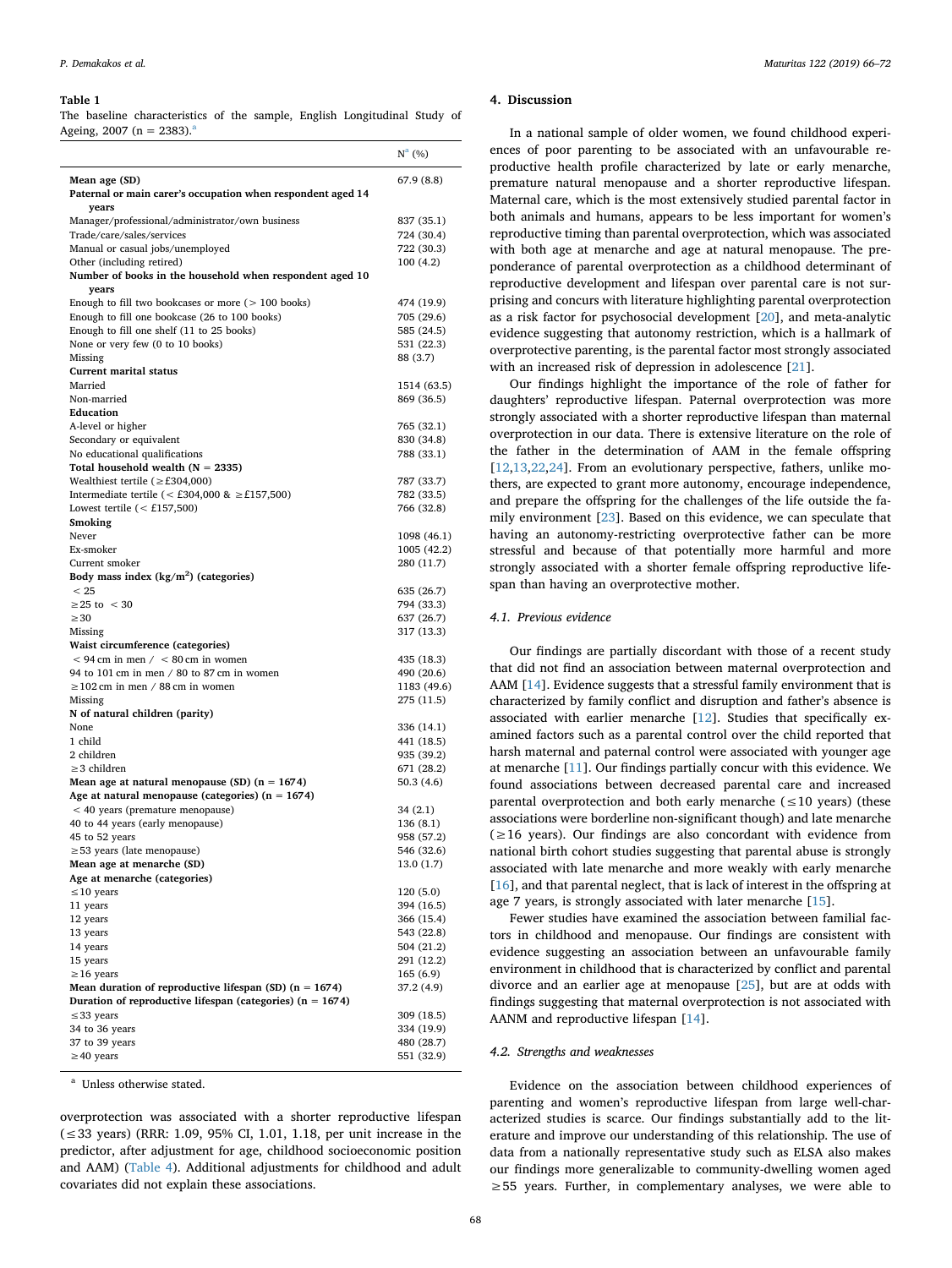#### <span id="page-3-0"></span>**Table 2**

The [a](#page-3-2)ssociations between parenting measures and age at menarche<sup>a</sup> ( $N = 2383$ ).

| $\leq 10$ years<br>$(n = 120)$                                                                                  |                                                                                                                 | 11 years (n = 394) 12 years (n = 366)                   | 13 years (reference<br>category) ( $n = 543$ ) |                               | 14 years ( $n = 504$ ) 15 years ( $n = 291$ ) | $\geq$ 16 years (n = 165)                                                |
|-----------------------------------------------------------------------------------------------------------------|-----------------------------------------------------------------------------------------------------------------|---------------------------------------------------------|------------------------------------------------|-------------------------------|-----------------------------------------------|--------------------------------------------------------------------------|
| Maternal Care Score (range: 0-highest levels of care to 9-lowest levels of care)                                |                                                                                                                 |                                                         |                                                |                               |                                               |                                                                          |
| Model $1^b$ 1.04 (0.94 to 1.14)                                                                                 |                                                                                                                 | $1.02(0.96 \text{ to } 1.09)$ 1.02 (0.95 to 1.09) 1.00  |                                                | $1.01(0.95 \text{ to } 1.08)$ | $0.99(0.92 \text{ to } 1.07)$                 | $1.04$ (0.95 to 1.13)                                                    |
| Model $2^c$ 1.03 (0.94 to 1.14)                                                                                 | $1.02(0.95 \text{ to } 1.09)$ $1.02(0.95 \text{ to } 1.09)$                                                     |                                                         | - 1.00                                         | $1.02(0.95 \text{ to } 1.08)$ | $1.00(0.93 \text{ to } 1.08)$                 | $1.04$ (0.95 to 1.14)                                                    |
|                                                                                                                 | Maternal Overprotection Score (range: 0-lowest levels of overprotection to 12-highest levels of overprotection) |                                                         |                                                |                               |                                               |                                                                          |
| Model $1b$ 1.08 (0.98 to 1.18)                                                                                  |                                                                                                                 | $1.05(0.99 \text{ to } 1.12)$ 1.02 (0.96 to 1, 09) 1.00 |                                                | $1.04(0.98 \text{ to } 1.10)$ |                                               | 1.00 (0.93 to 1.07) 1.11 (1.02 to 1.21) <sup>d</sup>                     |
| Model $2^c$ 1.08 (0.98 to 1.18)                                                                                 |                                                                                                                 | $1.05(0.99 \text{ to } 1.12)$ 1.02 (0.96 to 1.09) 1.00  |                                                | $1.04(0.98 \text{ to } 1.11)$ |                                               | 1.00 (0.93 to 1.07) 1.11 (1.02 to 1.21) <sup>d</sup>                     |
| Paternal Care Score (range: 0- highest levels of care to 9-lowest levels of care)                               |                                                                                                                 |                                                         |                                                |                               |                                               |                                                                          |
| Model $1^b$ 1.09 (0.99 to 1.21)                                                                                 |                                                                                                                 | $1.03(0.96 \text{ to } 1.11)$ 1.00 (0.93 to 1.07)       | 1.00                                           | $0.99(0.93 \text{ to } 1.06)$ | $0.97(0.90 \text{ to } 1.05)$                 | 1.03 (0.94 to 1.14)                                                      |
| Model $2^c$ 1.09 (0.99 to 1.21)                                                                                 |                                                                                                                 | $1.02$ (0.95 to 1.10) 0.99 (0.92 to 1.07) 1.00          |                                                | $1.00(0.93 \text{ to } 1.07)$ | $0.98(0.90 \text{ to } 1.06)$                 | $1.04(0.95 \text{ to } 1.15)$                                            |
| Paternal Overprotection Score (range: 0-lowest levels of overprotection to 12-highest levels of overprotection) |                                                                                                                 |                                                         |                                                |                               |                                               |                                                                          |
| Model $1^{\circ}$ 1.07 (0.97 to 1.18)                                                                           |                                                                                                                 | $1.04(0.97 \text{ to } 1.11)$ 0.99 (0.93 to 1.06)       | 1.00                                           | $1.02(0.96 \text{ to } 1.08)$ |                                               | 1.01 (0.94 to 1.09) 1.10 (1.00 to 1.20) <sup>d</sup>                     |
| Model $2^c$ 1.07 (0.97 to 1.18)                                                                                 |                                                                                                                 | $1.03(0.97 \text{ to } 1.11)$ 0.99 (0.92 to 1.06)       | 1.00                                           |                               |                                               | 1.02 (0.96 to 1.09) 1.01 (0.94 to 1.09) 1.11 (1.01 to 1.21) <sup>d</sup> |

<span id="page-3-2"></span><sup>a</sup> The estimates are relative risk ratios and denote change in the risk of experiencing younger or older age at menarche compared with the reference category per unit change in the predictor variable.

<span id="page-3-3"></span><sup>b</sup> This is the unadjusted association.

<span id="page-3-4"></span><sup>c</sup> Model 2 is adjusted for age and childhood socioeconomic position (i.e. number of books in the household at age 10 years, and father's or main carer's occupational class at age 14 years).

<span id="page-3-5"></span><sup>d</sup>  $P \le 0.05$ .

ascertain that adjustment for known childhood risk factors, such as childhood experiences of abuse and parental mental health and addiction problems, and adult risk factors, such as history of cancer, did not explain the observed associations. Finally, the use of PBI, which is a validated widely used instrument of parenting experiences, makes the replication of our work by future research easier.

Our study has weaknesses that should be considered. Its observational design makes it impossible to account for all potential confounders and eliminate the possibility of spurious associations. Further, our study adopted a simple "traditional" mediation approach, which allows neither a fuller exploration of the interrelationships between the study variables nor the estimation of direct and indirect effects. However, the diversity of our findings, that is different parenting measures being associated with three different outcome measures, and their consistency with earlier findings [[17,](#page-6-5)[18\]](#page-6-6), makes it unlikely that they are a statistical artefact caused by unaccounted confounding.

Further, in complementary analyses, we also found that potentially confounding factors that might introduce recall bias, such as mood and memory impairment, did not alter our findings.

The use of retrospectively collected childhood data makes our findings susceptible to measurement bias. Nevertheless, our parenting and childhood socioeconomic position measures have been used before and found to have good predictive validity, while a comparison of our retrospective menarche and menopause data with those of previous reports [[26\]](#page-6-18) provides good evidence for their validity, including capturing the well-documented downward secular trend in age at menarche (eTable 4 and eFigure 2). The same applies to reproductive lifespan duration; our estimate of mean lifespan duration of 37.2 years is almost identical with estimates reported by large US studies [\[9,](#page-6-1)[27](#page-6-19)]. Further, the concordance of our findings with those from national birth cohort studies is reassuring and likely indicates that the observed associations represent real phenomena.

### <span id="page-3-1"></span>**Table 3**

The [a](#page-3-6)ssociation between parenting measures and age at natural menopause<sup>a</sup> (N = 1674).

|                                      | 30 to 39 years (premature menopause)<br>$(n = 34)$ | 40 to 44 years (early menopause)<br>$(n = 136)$ | 45 to 52 years<br>(reference category) $(n = 958)$ | 53 to 60 years<br>$(n = 546)$       | P value for linear<br>trend |  |
|--------------------------------------|----------------------------------------------------|-------------------------------------------------|----------------------------------------------------|-------------------------------------|-----------------------------|--|
| Maternal Care Score                  |                                                    |                                                 |                                                    |                                     |                             |  |
| Model 1 <sup>b</sup>                 | $1.08$ (0.92 to 1.28)                              | $0.97$ (0.88 to 1.07)                           | 1.00                                               | $1.00$ (0.94 to 1.05)               | 0.74                        |  |
| Model $2c$                           | 1.15 (0.96 to 1.37)                                | $0.96$ (0.87 to 1.06)                           | 1.00                                               | $0.99(0.93 \text{ to } 1.05)$       | 0.55                        |  |
| Model $3d$                           | $1.15(0.96 \text{ to } 1.37)$                      | $0.96$ (0.87 to 1.06)                           | 1.00                                               | $0.99(0.93 \text{ to } 1.05)$       | 0.54                        |  |
|                                      | <b>Maternal Overprotection Score</b>               |                                                 |                                                    |                                     |                             |  |
| Model $1b$                           | 1.09 (0.92 to 1.28)                                | $0.97$ (0.89 to 1.07)                           | 1.00                                               | 0.94 $(0.89 \text{ to } 0.99)^e$    | 0.040                       |  |
| Model $2c$                           | 1.12 (0.94 to 1.34)                                | $0.97(0.88 \text{ to } 1.06)$                   | 1.00                                               | 0.94 $(0.89 \text{ to } 0.99)^e$    | 0.041                       |  |
| Model $3d$                           | 1.13 (0.93 to 1.36)                                | $0.96$ (0.87 to 1.05)                           | 1.00                                               | 0.94 $(0.89 \text{ to } 0.99)^e$    | 0.035                       |  |
| <b>Paternal Care Score</b>           |                                                    |                                                 |                                                    |                                     |                             |  |
|                                      | Model $1b$ 1.08 (0.91 to 1.30)                     | $1.03(0.93 \text{ to } 1.14)$                   | 1.00                                               | $1.01$ (0.95 to 1.07)               | 0.57                        |  |
| Model $2c$                           | 1.14 $(0.95 \text{ to } 1.38)$                     | $1.03(0.93 \text{ to } 1.14)$                   | 1.00                                               | $1.00$ (0.94 to 1.06)               | 0.40                        |  |
| Model $3d$                           | $1.13(0.93 \text{ to } 1.37)$                      | $1.04$ (0.94 to 1.15)                           | 1.00                                               | $1.00$ (0.94 to 1.07)               | 0.35                        |  |
| <b>Paternal Overprotection Score</b> |                                                    |                                                 |                                                    |                                     |                             |  |
| Model $1b$                           | 1.14 (0.97 to 1.34)                                | $1.02$ (0.93 to 1.11)                           | 1.00                                               | 0.94 (0.89 to $1.00$ ) <sup>e</sup> | 0.007                       |  |
| Model $2c$                           | 1.20 $(1.01 \text{ to } 1.43)^e$                   | $1.01$ (0.92 to $1.11$ )                        | 1.00                                               | 0.94 $(0.89 \text{ to } 0.99)^e$    | 0.004                       |  |
| Model $3d$                           | 1.18 (0.98 to 1.40)                                | $1.01$ (0.92 to $1.11$ )                        | 1.00                                               | 0.94 (0.89 to 0.99) <sup>e</sup>    | 0.005                       |  |
|                                      |                                                    |                                                 |                                                    |                                     |                             |  |

<span id="page-3-6"></span><sup>a</sup> The estimates are relative risk ratios and denote change in the risk of experiencing premature, early or later menopause compared with the reference category per unit change in the predictor variable.

<span id="page-3-7"></span>This is the unadjusted association.

<span id="page-3-8"></span><sup>c</sup> Model 2 is adjusted for age, childhood socioeconomic position (i.e. number of books in the household at age 10 years and father's or main carer's occupational class at age 14 years), and age at menarche.

<span id="page-3-9"></span><sup>d</sup> Model 3 is adjusted for age, childhood socioeconomic position (i.e. number of books in the household at age 10 years and father's or main carer's occupational class at age 14 years), age at menarche, adult socioeconomic position (i.e. education and total net household wealth), marital status, smoking, body mass index, waist circumference, and parity.

<span id="page-3-10"></span> $P \leq 0.05$ .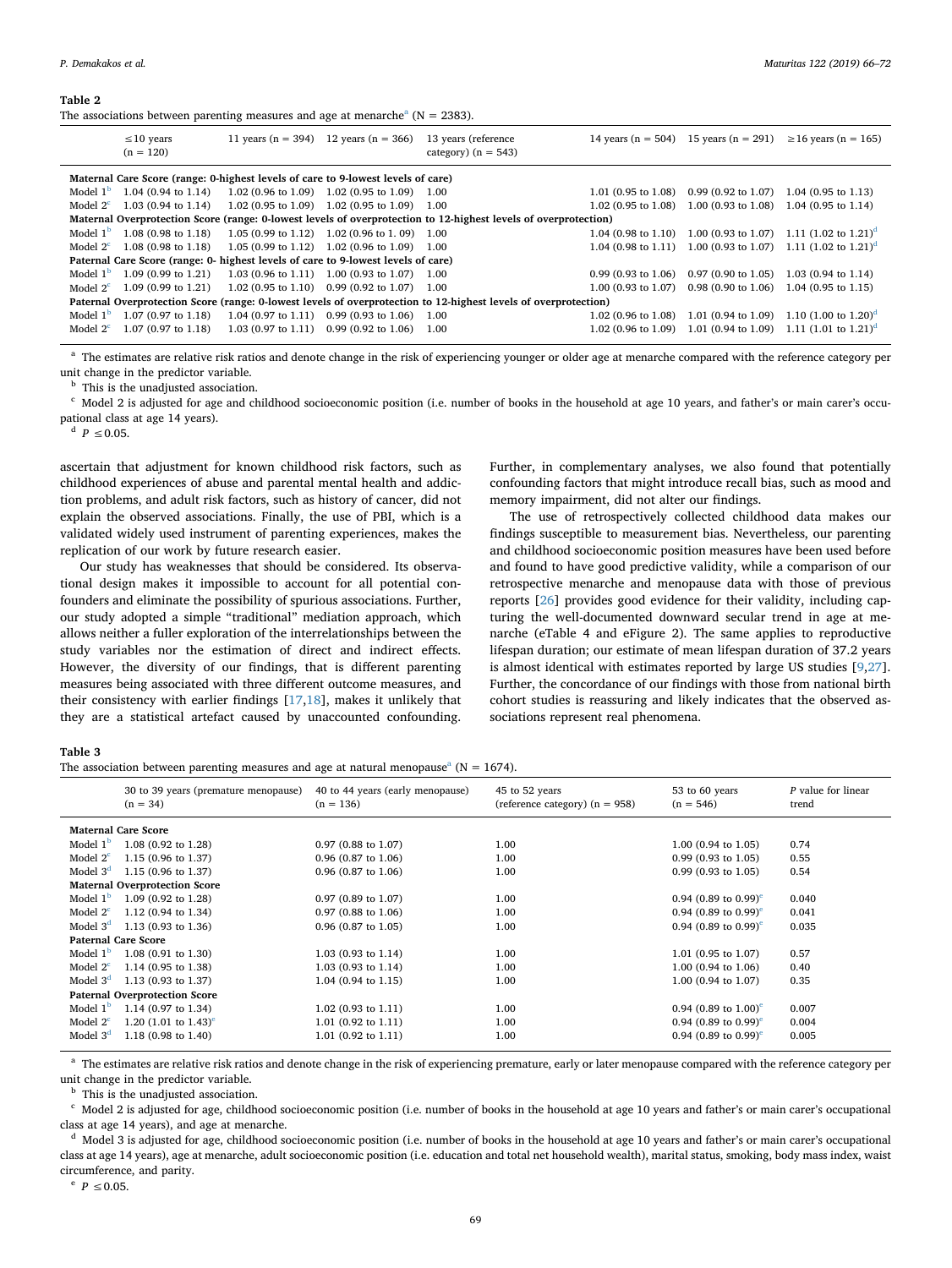#### <span id="page-4-0"></span>**Table 4**

The association between parenting measures and duration of the reproductive lifespan<sup>a</sup> (N = 1674).

|                                      | $\leq$ 33 years (n = 309)        | 34 to 36 years $(n = 334)$       | 37 to 39 years (reference<br>category) $(n = 480)$ | $\geq$ 40 years (n = 551) |  |  |
|--------------------------------------|----------------------------------|----------------------------------|----------------------------------------------------|---------------------------|--|--|
| Maternal Care Score                  |                                  |                                  |                                                    |                           |  |  |
| Model $1b$                           | $0.99$ (0.92 to 1.06)            | $0.99(0.92 \text{ to } 1.07)$    | 1.00                                               | $1.00$ (0.93 to 1.06)     |  |  |
| Model $2c$                           | 1.00 (0.92 to 1.08)              | 1.00 (0.93 to 1.08)              | 1.00                                               | $1.00$ (0.93 to $1.06$ )  |  |  |
| Model $3d$                           | $0.99(0.92 \text{ to } 1.07)$    | 1.00 (0.93 to 1.08)              | 1.00                                               | $1.00$ (0.93 to $1.06$ )  |  |  |
| <b>Maternal Overprotection Score</b> |                                  |                                  |                                                    |                           |  |  |
| Model $1b$                           | $1.03$ (0.96 to 1.11)            | 1.07 $(1.00 \text{ to } 1.15)^e$ | 1.00                                               | $1.00$ (0.94 to 1.06)     |  |  |
| Model $2c$                           | $1.03$ (0.96 to 1.11)            | 1.08 $(1.00 \text{ to } 1.16)^e$ | 1.00                                               | 1.00 (0.94 to 1.07)       |  |  |
| Model $3d$                           | $1.03(0.96 \text{ to } 1.11)$    | 1.08 $(1.00 \text{ to } 1.16)^e$ | 1.00                                               | 1.00 (0.94 to 1.07)       |  |  |
| Paternal Care Score                  |                                  |                                  |                                                    |                           |  |  |
| Model $1b$                           | $1.03(0.95 \text{ to } 1.12)$    | $0.99$ (0.92 to 1.07)            | 1.00                                               | 1.03 (0.96 to 1.10)       |  |  |
| Model $2c$                           | $1.05$ (0.97 to 1.14)            | $1.00$ (0.92 to 1.08)            | 1.00                                               | 1.03 (0.96 to 1.10)       |  |  |
| Model $3d$                           | $1.06$ (0.97 to 1.15)            | 1.00 (0.92 to 1.08)              | 1.00                                               | $1.03$ (0.96 to 1.11)     |  |  |
| <b>Paternal Overprotection Score</b> |                                  |                                  |                                                    |                           |  |  |
| Model $1b$                           | 1.08 $(1.01 \text{ to } 1.17)^e$ | 1.09 $(1.01 \text{ to } 1.17)^e$ | 1.00                                               | $1.02$ (0.96 to 1.09)     |  |  |
| Model $2c$                           | 1.09 $(1.01 \text{ to } 1.18)^e$ | 1.10 $(1.02 \text{ to } 1.18)^e$ | 1.00                                               | $1.02$ (0.96 to 1.09)     |  |  |
| Model $3d$                           | 1.10 $(1.02 \text{ to } 1.19)^e$ | 1.10 $(1.02 \text{ to } 1.19)^e$ | 1.00                                               | 1.03 (0.97 to 1.10)       |  |  |

<span id="page-4-1"></span><sup>a</sup> The estimates are relative risk ratios and denote change in the risk of having a shorter or longer reproductive lifespan compared with the reference category per unit change in the predictor variable.

<span id="page-4-2"></span><sup>b</sup> This is the unadjusted association.

<span id="page-4-3"></span> $c$  Model 2 is adjusted for age and childhood socioeconomic position (i.e. number of books in the household at age 10 years and father's or main carer's occupational class at age 14 years).

<span id="page-4-4"></span><sup>d</sup> Model 3 is adjusted for age, childhood (i.e. number of books in the household at age 10 years and father's or main carer's occupational class at age 14 years), and adult socioeconomic position (i.e. education and total net household wealth), marital status, smoking, body mass index, waist circumference, and parity.

<span id="page-4-5"></span><sup>e</sup> *P ≤*0.05.

Non-response is another source of bias in our data. The overall individual response rate in ELSA wave 3 (after excluding people who died, became institutionalized or migrated) was 73%, with no noticeable gender differences. 84.4% of responders in wave 3 participated in the ELSA Life History in 2007 [[28\]](#page-6-20), but again not of all of these people completed the self-completion questionnaire on childhood experiences that contained the parenting questions. Analyses of non-response in the ELSA Life History survey found significant differences in key characteristics such as socioeconomic position and health between responders and non-responders [[17,](#page-6-5)[29\]](#page-6-21). Based on these earlier findings, we can speculate that to an extent our findings are likely biased towards the null. Finally, statistical power is an issue as some analytical categories contained a relatively small number of participants and this led to wider 95% CI and increased uncertainty.

#### *4.3. Pathways – poor quality parenting and age at menarche*

Childhood experiences of poor parenting appear to be associated with AAM independently of low childhood socioeconomic position, adverse childhood experiences, such as abuse and parental mental health and addiction problems, and childhood health problems known to affect parenting. Notwithstanding our inability to account for other risk factors, such as maternal AAM, and childhood nutrition and obesity, these key findings point to the direction of a direct biological effect that can at least partially explain the association. Poor quality parenting can be a chronic childhood stressor that may induce chronic alterations and dysregulations in the function of the neuroendocrine and immune systems and affect the developing brain, which in turn, could affect AAM.

We found that childhood experiences of poor parenting were associated with late menarche. We also found marginally non-significant associations between childhood experiences of poor parenting and early menarche. Considered together, these findings indicate that the effect of stress stemming from poor parenting experiences in childhood on AAM is not unidirectional and possibly there are important modifiers that determine the direction of this association. A recent review suggested that one such modifier might be the timing of the action of stressors, with early life stress leading to an earlier onset of puberty and juvenile or peripubertal stress delaying the onset of puberty [[30\]](#page-6-22). Another such modifier can be genes. Evidence supports a gene-environment interaction hypothesis as the quality of the family environment has been found to be positively associated with AAM in participants homozygous for minor alleles of the estrogen receptor alpha gene (*ESR1)*, but not in participants with other *ESR1* genotypes [\[31](#page-6-23)].

For any childhood exposure to delay or accelerate puberty and menarche, it should ultimately influence the activation of the hypothalamic–pituitary–gonadal (HPG) axis, whose core component is the pulsatile secretion of the Gonadotropin-releasing Hormone (GnRH) by hypothalamic GnRH neurons. GnRH is necessary for the secretion of gonadotropins, that is the follicle-stimulating hormone (FSH) and luteinizing hormone (LH), which are master regulators of the menstrual cycle and necessary for ovulation. Stress stemming from poor parenting experiences in childhood could affect multiple pathways involved in the activation of GnRH pulse generator. It may inhibit kisspeptin-mediated GnRH release. Kisspeptin (Kiss1) is a protein that plays a key stimulatory role in the activation of the GnRH pulse generator and the initiation of menarche [[32\]](#page-6-24). It may also delay the onset of puberty via gamma-amino butyric acid- (GABA) and glutamate-mediated pathways [[30\]](#page-6-22), which play a critical role in the pubertal release of GnRH [\[33](#page-6-25)]. Further, chronic stress in childhood stemming from experiences of poor quality parenting may also affect AAM by inducing epigenetic alterations [[34\]](#page-6-26).

# *4.4. Pathways – poor quality parenting and age at natural menopause*

Low socioeconomic position, lifetime smoking, obesity, history of cancer, ages at menarche and first natural birth, and parity did not explain the association between poor quality parenting and AANM. Based on these findings, we hypothesize that childhood experiences of poor quality parenting could be directly associated with a younger AANM via biological mediating pathways. Multiple stress-related pathways might be implicated in this association, however all these pathways should influence a single biological parameter of crucial importance, the ovarian reserve, the number of non-growing primordial follicles in the ovaries.

A dysregulated stress system and prolonged activation of the HPA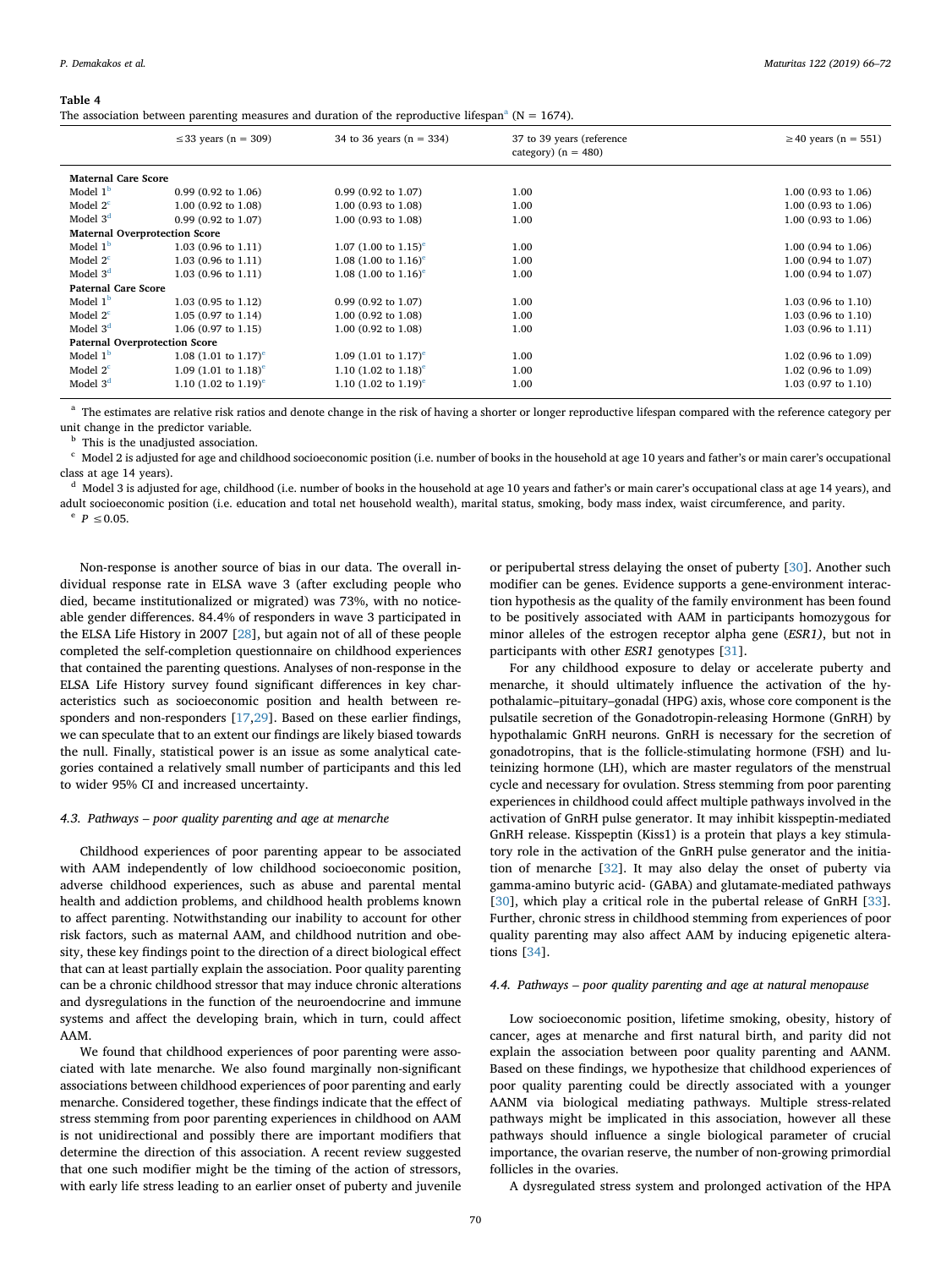axis are expected to suppress the function of the HPG axis and the secretion of FSH and LH [[35\]](#page-6-27) and increase follicular atresia and degeneration [[36\]](#page-6-28). Chronic stress could also affect the function of sympathetic nervous system, which releases norepinephrine in peripheral tissues. In the ovaries, norepinephrine is critical in the regulation of follicular development, ovulation and ovarian steroidogenesis [\[37](#page-6-29)]. Of importance in explaining our findings might also be stress-related pathways implicated in the decrease of the ovarian reserve before puberty, when the HPG axis is inactive. Such pathways may involve growth factors such as members of the transforming growth factor-β (TGF-β) superfamily [\[38](#page-6-30)], whose overactivation due to suppression of their regulators resulted in a considerable decrease of the ovarian reserve in prepubertal mice [[39\]](#page-6-31). Also very important for premature menopause and regulated by growth factors, such as the insulin-like growth factor 1 (IGF1), is the intracellular phosphatidylinositol 3-kinase/Akt/mammalian target of rapamycin (PI3K/Akt/mTOR) signaling pathway, which is the master regulator of follicular activation and proliferation [[40\]](#page-6-32). Increased activity of PI3K and mTOR may lead to increased activation of primordial follicles and premature "exhaustion" of the ovarian reserve. PI3K and mTOR pathways are also downregulated by different factors including oxytocin, a hypothalamic hormone that is related to maternal bonding with the newborn baby and parental behaviour, and its levels are lower in people who have experienced childhood adversity [[41\]](#page-6-33).

#### *4.5. Conclusions*

Using retrospectively collected childhood data, we found that childhood experiences of parenting might be a lifelong determinant of women's reproductive timing and lifespan independently of other childhood and adult risk factors. On the understanding that these findings cannot simply be an artefact of measurement error and selection bias, our study adds to the current understanding of the role of childhood factors in women's reproductive health. The importance of AAM and AANM for many health conditions, including cardiovascular disease, cancer and mortality, and the relevance of parenting to the vast majority of the population add to the scientific and societal value of our findings. Based on the assumption that poor quality parenting is a modifiable trait, our findings can inform prevention strategies and health policies. Future research should try to replicate our findings and add to the exploration of the association between childhood experiences of poor quality parenting and reproductive lifespan in women.

# **Contributors**

Panayotes Demakakos conceived and designed the study, analyzed data and drafted the manuscript.

Nora Pashayan, Georgios Chrousos, Eleni Linara-Demakakou and Gita D. Mishra contributed to the design of the study, and critically revised the manuscript for important intellectual content and approved its submission.

# **Conflict of interest**

The authors declare that they have no conflict of interest.

## **Funding**

The English Longitudinal Study of Ageing is supported by the National Institute on Aging (Grants 2RO1AG7644 and 2RO1AG017644- 01A1) and a consortium of the UK government departments coordinated by the Economic and Social Research Council (ESRC). The National Institute on Aging and the consortium of the UK government departments had no role in the design and conduct of this study; collection, management, analysis, and interpretation of the data; and preparation, review, or approval of the manuscript.

### **Ethical approval**

This study has been conducted in accordance with all relevant ethical regulations. It involves the analysis of publicly available secondary data from the ELSA study ([www.elsa-project.ac.uk](http://www.elsa-project.ac.uk)). ELSA has been approved by the London Multi-Centre Research Ethics Committee (MREC/01/2/91) and informed consent has been obtained by all ELSA participants.

# **Provenance and peer review**

This article has undergone peer review.

# **Research data (data sharing and collaboration)**

The ELSA data can be downloaded from the UK Data Service: [https://beta.ukdataservice.ac.uk/datacatalogue/studies/study?id=](https://beta.ukdataservice.ac.uk/datacatalogue/studies/study?id=5050) [5050.](https://beta.ukdataservice.ac.uk/datacatalogue/studies/study?id=5050)

#### **Appendix A. Supplementary data**

Supplementary material related to this article can be found, in the online version, at doi[:https://doi.org/10.1016/j.maturitas.2019.01.](https://doi.org/10.1016/j.maturitas.2019.01.010) [010](https://doi.org/10.1016/j.maturitas.2019.01.010).

#### **References**

- <span id="page-5-0"></span>[1] Collaborative Group on Hormonal Factors in Breast Cancer, Menarche, menopause, and breast cancer risk: individual participant meta-analysis, including 118 964 women with breast cancer from 117 epidemiological studies, Lancet Oncol. 13 (2012) 1141–1151, [https://doi.org/10.1016/S1470-2045\(12\)70425-4.](https://doi.org/10.1016/S1470-2045(12)70425-4)
- <span id="page-5-1"></span>[2] F.R. Day, C.E. Elks, A. Murray, K.K. Ong, J.R.B. Perry, Puberty timing associated with diabetes, cardiovascular disease and also diverse health outcomes in men and women: the UK Biobank study, Sci. Rep. 5 (2015) 11208, [https://doi.org/10.1038/](https://doi.org/10.1038/srep11208) [srep11208.](https://doi.org/10.1038/srep11208)
- [3] D. Charalampopoulos, A. McLoughlin, C.E. Elks, K.K. Ong, Age at menarche and risks of all-cause and cardiovascular death: a systematic review and meta-analysis, Am. J. Epidemiol. 180 (2014) 29–40, [https://doi.org/10.1093/aje/kwu113.](https://doi.org/10.1093/aje/kwu113)
- [4] T.-T. Gong, Q.-J. Wu, E. Vogtmann, B. Lin, Y.-L. Wang, Age at menarche and risk of ovarian cancer: a meta-analysis of epidemiological studies, Int. J. Cancer 132 (2013) 2894–2900, [https://doi.org/10.1002/ijc.27952.](https://doi.org/10.1002/ijc.27952)
- <span id="page-5-4"></span>[5] B.M. Reid, J.B. Permuth, T.A. Sellers, Epidemiology of ovarian cancer: a review, Cancer Biol. Med. 14 (2017) 9–32, [https://doi.org/10.20892/j.issn.2095-3941.](https://doi.org/10.20892/j.issn.2095-3941.2016.0084) [2016.0084.](https://doi.org/10.20892/j.issn.2095-3941.2016.0084)
- <span id="page-5-2"></span>[6] G. Fehringer, P. Kraft, P.D. Pharoah, R.A. Eeles, N. Chatterjee, F.R. Schumacher, J.M. Schildkraut, S. Lindström, P. Brennan, H. Bickeböller, R.S. Houlston, M.T. Landi, N. Caporaso, A. Risch, A. Amin Al Olama, S.I. Berndt, E.L. Giovannucci, H. Grönberg, Z. Kote-Jarai, J. Ma, K. Muir, M.J. Stampfer, V.L. Stevens, F. Wiklund, W.C. Willett, E.L. Goode, J.B. Permuth, H.A. Risch, B.M. Reid, S. Bezieau, H. Brenner, A.T. Chan, J. Chang-Claude, T.J. Hudson, J.K. Kocarnik, P.A. Newcomb, R.E. Schoen, M.L. Slattery, E. White, M.A. Adank, H. Ahsan, K. Aittomäki, L. Baglietto, C. Blomquist, F. Canzian, K. Czene, I. Dos-Santos-Silva, A.H. Eliassen, J.D. Figueroa, D. Flesch-Janys, O. Fletcher, M. Garcia-Closas, M.M. Gaudet, N. Johnson, P. Hall, A. Hazra, R. Hein, A. Hofman, J.L. Hopper, A. Irwanto, M. Johansson, R. Kaaks, M.G. Kibriya, P. Lichtner, J. Liu, E. Lund, E. Makalic, A. Meindl, B. Müller-Myhsok, T.A. Muranen, H. Nevanlinna, P.H. Peeters, J. Peto, R.L. Prentice, N. Rahman, M.J. Sanchez, D.F. Schmidt, R.K. Schmutzler, M.C. Southey, R. Tamimi, R.C. Travis, C. Turnbull, A.G. Uitterlinden, Z. Wang, A.S. Whittemore, X.R. Yang, W. Zheng, D.D. Buchanan, G. Casey, D.V. Conti, C.K. Edlund, S. Gallinger, R.W. Haile, M. Jenkins, L. Le Marchand, L. Li, N.M. Lindor, S.L. Schmit, S.N. Thibodeau, M.O. Woods, T. Rafnar, J. Gudmundsson, S.N. Stacey, K. Stefansson, P. Sulem, Y.A. Chen, J.P. Tyrer, D.C. Christiani, Y. Wei, H. Shen, Z. Hu, X.-O. Shu, K. Shiraishi, A. Takahashi, Y. Bossé, M. Obeidat, D. Nickle, W. Timens, M.L. Freedman, Q. Li, D. Seminara, S.J. Chanock, J. Gong, U. Peters, S.B. Gruber, C.I. Amos, T.A. Sellers, D.F. Easton, D.J. Hunter, C.A. Haiman, B.E. Henderson, R.J. Hung, Ovarian Cancer Association Consortium (OCAC), PRACTICAL Consortium, Hereditary Breast and Ovarian Cancer Research Group Netherlands (HEBON), Colorectal Transdisciplinary (CORECT) Study, African American Breast Cancer Consortium (AABC), African Ancestry Prostate Cancer Consortium (AAPC), Cross-cancer genome-wide analysis of lung, ovary, breast, prostate, and colorectal cancer reveals Novel Pleiotropic Associations, Cancer Res. 76 (2016) 5103–5114, [https://doi.org/10.1158/0008-5472.CAN-15-](https://doi.org/10.1158/0008-5472.CAN-15-2980) [2980.](https://doi.org/10.1158/0008-5472.CAN-15-2980)
- <span id="page-5-3"></span>[7] J.E. Roeters van Lennep, K.Y. Heida, M.L. Bots, A. Hoek, on behalf of the collaborators of the D.M.G.D.G. on C.R.M. after R. Disorders, Cardiovascular disease risk in women with premature ovarian insufficiency: a systematic review and metaanalysis, Eur. J. Prev. Cardiol. 23 (2016) 178–186, [https://doi.org/10.1177/](https://doi.org/10.1177/2047487314556004)